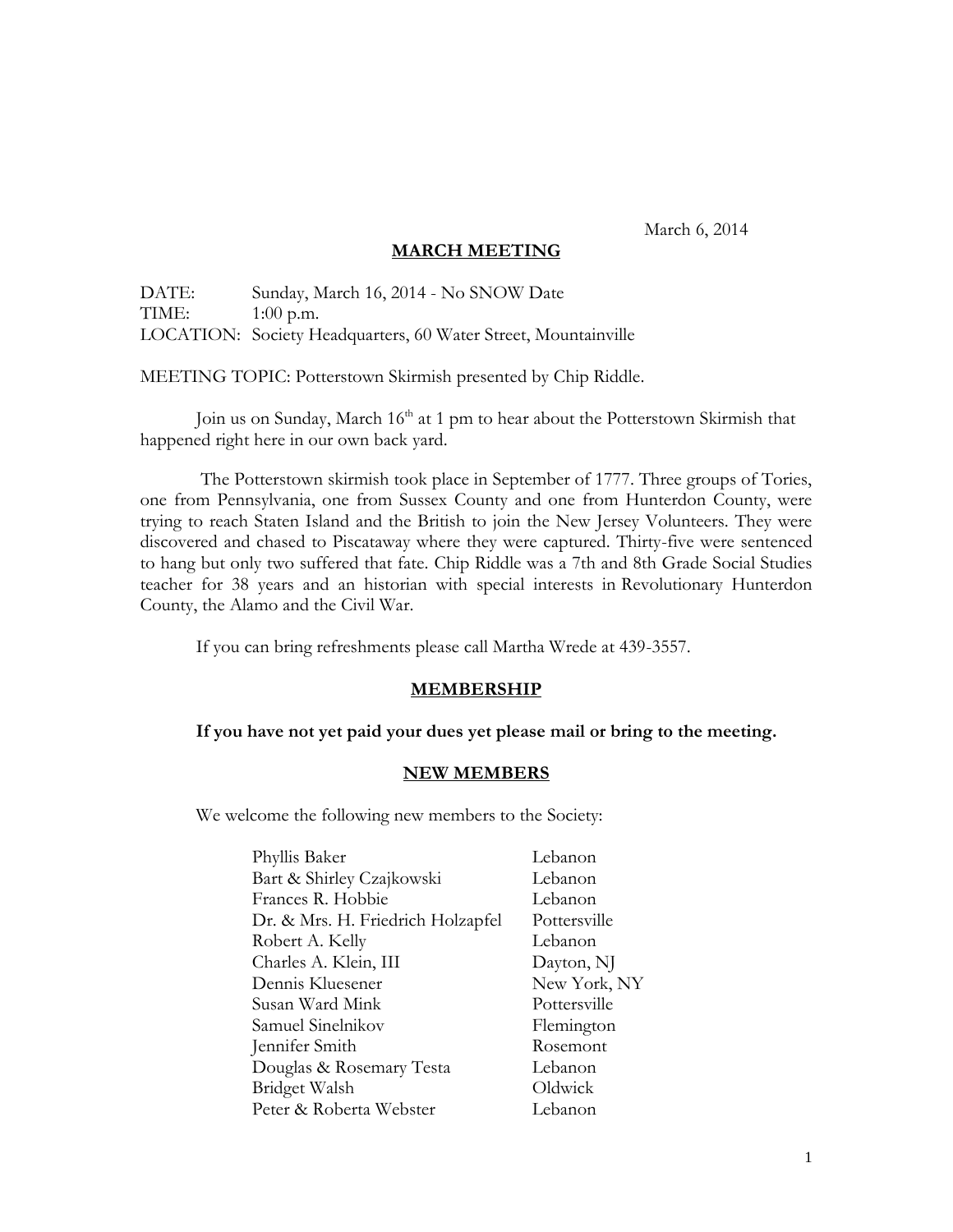#### **25th ANNIVERSARY & OPEN HOUSE – APRIL 13**

As you know we postponed our Open House due the brutal winter weather we have been experiencing however, as promised, we have rescheduled it. Mark your calendars for **Sunday, April 13th from 11 am to 4 pm** at Society Headquarters, when we will celebrate the  $25<sup>th</sup>$  anniversary of the founding of the Tewksbury Historical Society. We'll be serving a light buffet luncheon along with refreshments, including cupcakes. Come see the many items from our archives that will be on display. Bring a friend and/or neighbor along too and get them to join the Society. And best of all - it's free.

### **HEADQUARTERS WORK DAYS**

| Saturday, March 15 | 9 am to 12 Noon |
|--------------------|-----------------|
| Saturday, April 5  | 9 am to 12 Noon |
| Saturday, May 3    | 9 am to 12 Noon |

If you can lend a couple of hours we need you so stop by.

# **Hunterdon County's 300th Anniversary**

Don't forget that Hunterdon County is celebrating its  $300<sup>th</sup>$  anniversary. You can see all of the events and get the latest, up-to-date information by logging on to the  $300<sup>th</sup>$ anniversary website at<http://www.hunterdon300th.org/> . All of the registration information is on the website. Be sure to check as many events require advance registration even though some are free.

### **Tewksbury Garden Tour**

Our bi-annual Tewksbury Garden Tour will return on Saturday, June 14<sup>th</sup> (Flag Day), rain or shine, from 12 Noon to 4 pm. Our Garden Tour Committee is currently working on the facets of the tour. Ticket ordering information will be included in the May newsletter.

### **Tewksbury Barn Tour**

The Barn Tour is back this year as part of the County's  $300<sup>th</sup>$  anniversary. The Barn Tour is jointly sponsored by the Society and the Tewksbury Trail Association and a committee, made up of members from both organizations, has met and begun work on pulling together an exciting tour for this year. The Tour will be on Sunday, July 20 from 10 am to 4 pm, rain or shine. Ticket ordering information will be available in June.

# **Zion Lutheran Church Celebrates It's 300th Anniversary**

Our own Zion Evangelical Lutheran Church in Oldwick, the oldest Lutheran Church in New Jersey still with an active congregation is celebrating its  $300<sup>th</sup>$  anniversary this year, just like Hunterdon County. Founded in 1714, the Church on the corner of Church Street and Old Turnpike Road, will be holding an Anniversary Sunday and Founder's Day on Sunday, August 3<sup>rd</sup> at 9:30 am. Members of the Aray and Pickel/Pickle Families will be in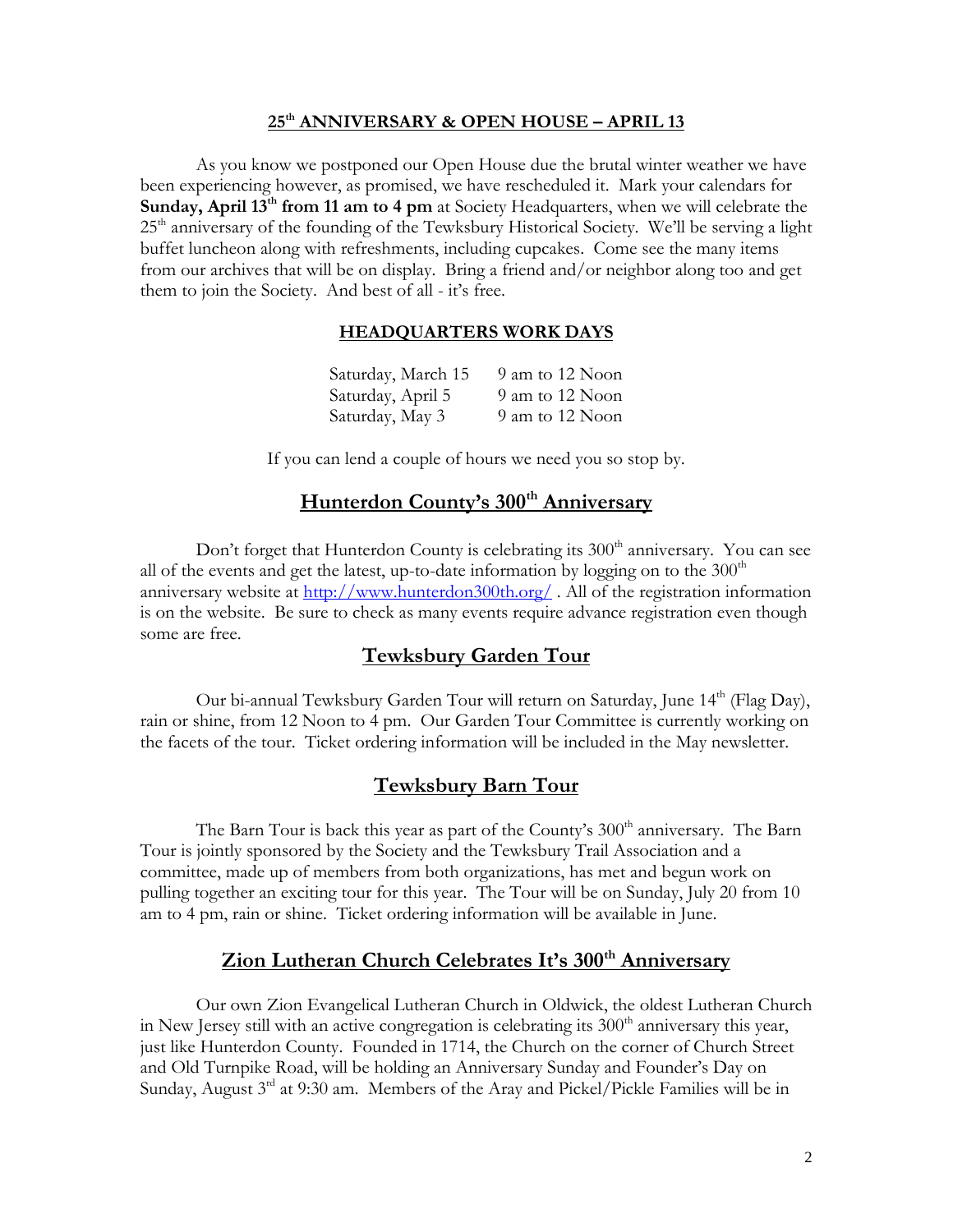attendance for worship, followed by a picnic brunch at the Christian Education Building on Miller Avenue. All are welcome.

### **Taste of Tewksbury**

The Woman's Club of Tewksbury is hosting A Taste of Tewksbury at the Manor of the Oldwick Firehouse, 163 Oldwick Road, Oldwick, New Jersey on Saturday, March 29, 2014. The hours are from 6:00 - 9:00pm. The cost of admission is \$40.00 in advance and \$50.00 at the door. You may purchase tickets at the Oldwick branch of Peapack - Gladstone Bank or by contacting the Woman's Club via email at [Atasteoftewksbury@gmail.com.](mailto:Atasteoftewksbury@gmail.com) Prominent local restaurants and food purveyors, wine merchants organized by Tewksbury Fine Wine and Liquors, and celebrity chefs Craig Shelton and Scott Cutaneo will dazzle you. A complete list of participants is available via email. Come have a great time while supporting the charitable work of the Woman's Club.

Don't forget to check out our website at [www.tewksburyhistory.net](http://www.tewksburyhistory.net/) for more information on the Society and our upcoming events.